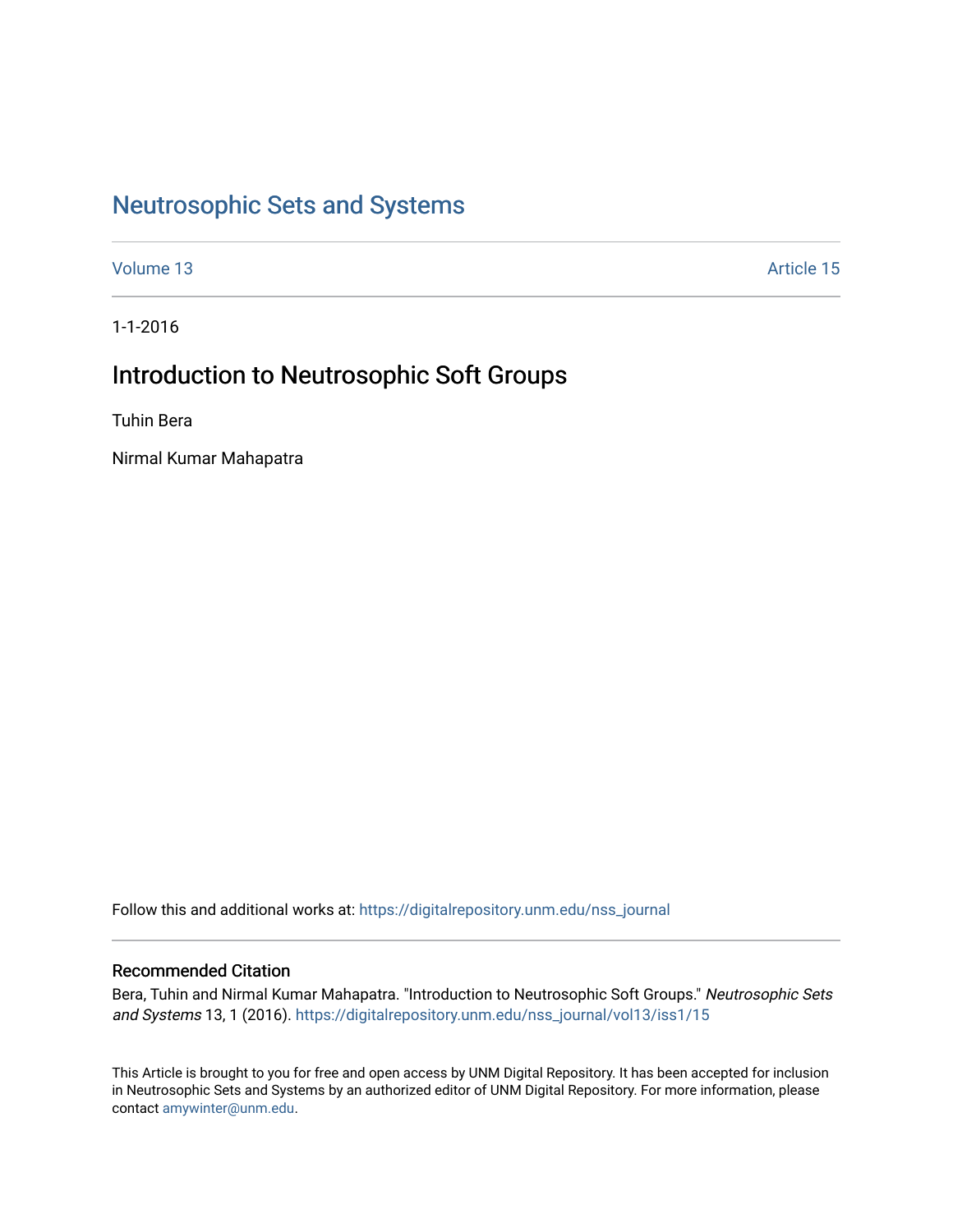



# Introduction to Neutrosophic Soft Groups

**Tuhin Bera<sup>1</sup> and Nirmal Kumar Mahapatra<sup>2</sup>**

<sup>1</sup> Department of Mathematics, Boror Siksha Satra High School, Bagnan, Howrah - 711312, WB, India. E-mail: tuhin78bera@gmail.com <sup>2</sup> Department of Mathematics, Panskura Banamali College, Panskura RS-721152, WB, India. E-mail: nirmal\_hridoy@yahoo.co.in

**Abstract**. The notion of neutrosophic soft group is introduced, together with several related properties. Its structural characteristics are investigated with suitable examples.

The Cartesian product on neutrosophic soft groups and on neutrosophic soft subgroup is defined and illustrated by examples. Related theorems are established.

*University of New Mexico*

**Keywords:** neutrosophic soft set, neutrosophic soft groups, neutrosophic soft subgroup, Cartesian product.

#### **1 Introduction**

The concept of Neutrosophic Set (NS), firstly introduced by Smarandache [1], is a generalisation of classical sets, fuzzy set [2], intuitionistic fuzzy set [3] etc. Researchers in economics, sociology, medical science and many other several fields deal daily with the complexities of modelling uncertain data. Classical methods are not always successful because the uncertainty appearing in these domains may be of various types. While probability theory, theory of fuzzy set, intuitionistic fuzzy set and other mathematical tools are well known and often useful approaches to describe uncertainty, each of these theories has its different difficulties, as pointed out by Molodtsov [4].

In 1999, Molodtsov [4] introduced a new concept of soft set theory, which is free from the parameterization inadequacy syndrome of different theories dealing with uncertainty. This makes the theory very convenient and easy to apply in practice. The classical group theory was extended over fuzzy set, intuitionistic fuzzy set and soft set by Rosenfeld [5], Sharma [6], Aktas et.al. [7], and many others. Consequently, several authors applied the theory of fuzzy soft sets, intuitionistic fuzzy soft sets to different algebraic structures, e.g. Maji et. al. [8, 9, 10], Dinda and Samanta [11], Ghosh et. al. [12], Mondal [13], Chetia and Das [14], Basu et. al. [15], Augunoglu and Aygun [16], Yaqoob et. al [17], Varol et. al. [18], Zhang [19].

Later, Maji [20] has introduced a combined concept, the Neutrosophic Soft Set (NSS). Using this concept, several mathematicians have produced their research works in different mathematical structures, e.g. Sahin et. al [21], Broumi [22], Bera and Mahapatra [23], Maji [24], Broumi and Smarandache [25]. Later, the concept has been redefined by Deli and Broumi [26].

This paper presents the notion of neutrosophic soft groups along with an investigation of some related properties and theorems. Section 2 gives some useful definitions. In Section 3, neutrosophic soft group is defined, along with some properties. Section 4 deals with the Cartesian product of neutrosophic soft groups. Finally, the concept of neutrosophic soft subgroup is studied, with suitable examples, in Section 5.

#### **2 Preliminaries**

We recall basic definitions related to fuzzy set, soft set, and neutrosophic soft.

#### **2.1 Definition:** [27]

A binary operation  $\ast : [0,1] \times [0,1] \rightarrow [0,1]$  is continuous t - norm if it satisfies the following conditions: (i) ∗ is commutative and associative.

- $(ii)$  \* is continuous,
- (iii)  $a * 1 = 1 * a = a, \forall a \in [0, 1],$
- (iv)  $a * b \leq c * d$  if  $a \leq c, b \leq d$ ,
- with  $a, b, c, d \in [0, 1].$

A few examples of continuous t-norm are  $a * b =$ ab,  $a * b = min(a, b)$ ,  $a * b = max(a + b - 1, 0)$ .

## **2.2 Definition:** [27]

A binary operation  $\circ : [0,1] \times [0,1] \rightarrow [0,1]$  is continuous t - conorm (s - norm) if it satisfies the following conditions:

 $(i)$   $\circ$  is commutative and associative,

- $(ii)$   $\circ$  is continuous,
- (iii)  $a \cdot 0 = 0 \cdot a = a, \forall a \in [0, 1],$ (iv)  $a \cdot b \leq c \cdot d$  if  $a \leq c$ ,  $b \leq d$ ,

with  $a, b, c, d \in [0, 1].$ 

A few examples of continuous s-norm are  $a \circ b =$  $a + b - ab$ ,  $a \circ b = \max(a, b)$ ,  $a \circ b = \min(a + b)$ b, 1).  $\forall a \in [0,1]$ , if  $a * a = a$  and  $a * a = a$ , then ∗ is called an idempotent t-norm and ⋄ is called an idempotent s-norm.

#### **2.3 Definition:** [1]

A neutrosophic set  $(NS)$  on the universe of discourse U is defined as :  $A = \{x, T_A(x), I_A(x), F_A(x) > : x \in U\},$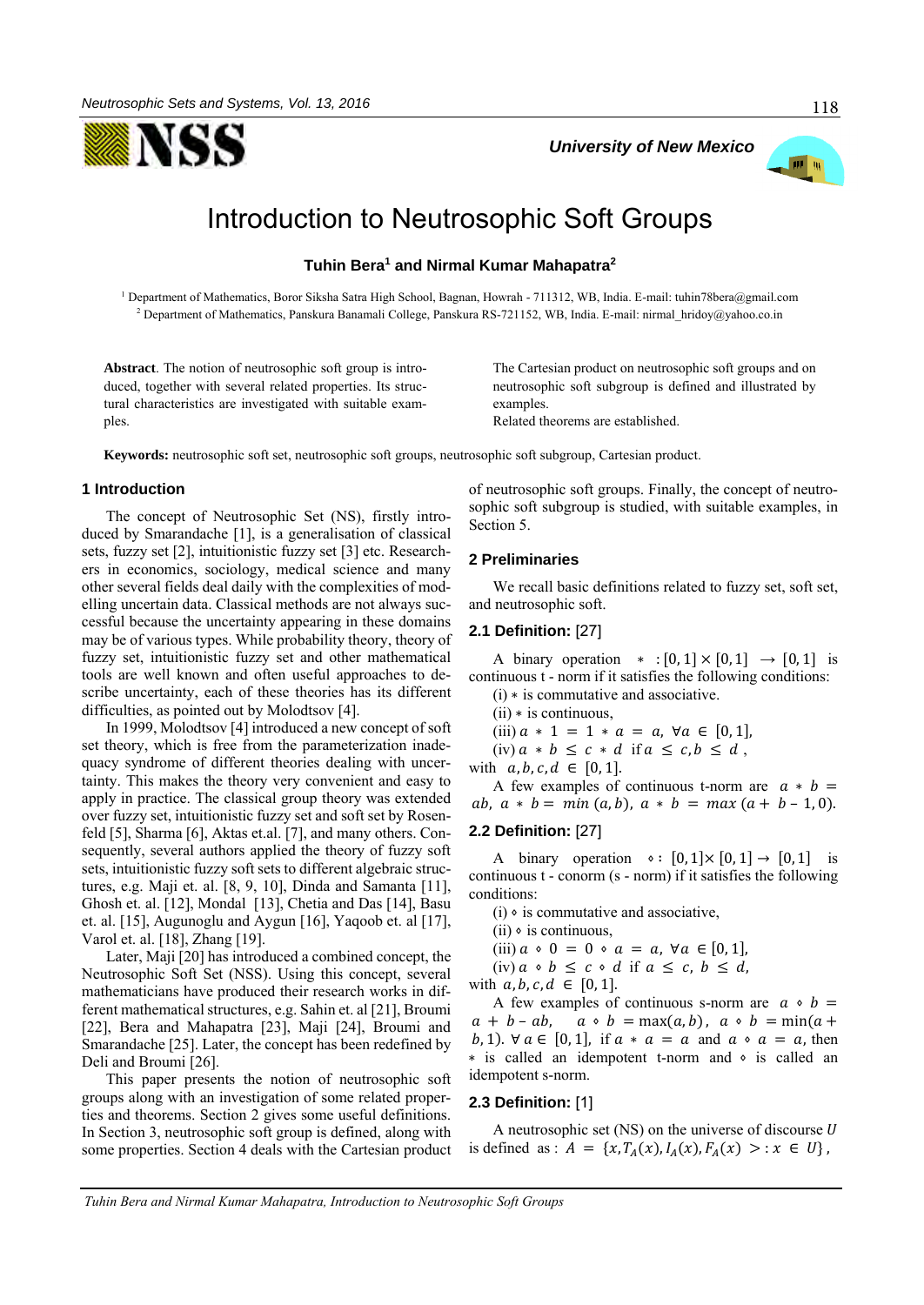where  $T, I, F: U \rightarrow ]0,1^{\dagger} [$  and

 $T_0 \leq T_A(x) + I_A(x) + F_A(x) \leq 3^+.$ 

From a philosophical point of view, the neutrosophic set (NS) takes its values from real standard or nonstandard subsets of  $]$   $[0,1]$ <sup>+</sup>[. But in real life application, in scientific and engineering problems, it is difficult to use NS with values from real standard or nonstandard subset of  $]$   $\bar{0}$ ,  $1$ <sup> $+$ </sup>[. Hence, we consider the NS which takes the values from the subset of [0,1].

#### **2.4 Definition:** [4]

Let  $U$  be an initial universe set and  $E$  be a set of parameters. Let  $P(U)$  denote the power set of U. Then for  $A \subseteq E$ , a pair  $(F, A)$  is called a soft set over U, where  $F: A \rightarrow P(U)$  is a mapping.

## **2.5 Definition:** [20]

Let  $U$  be an initial universe set and  $E$  be a set of parameters. Let  $P(U)$  denote the set of all NSs of U. Then for  $A \subseteq E$ , a pair  $(F, A)$  is called an NSS over U, where  $F: A \rightarrow P(U)$  is a mapping.

This concept has been modified by Deli and Broumi [26] as given below.

#### **2.6 Definition:** [26]

Let  $U$  be an initial universe set and  $E$  be a set of parameters. Let  $P(U)$  denote the set of all NSs of U. Then, a neutrosophic soft set  $N$  over  $U$  is a set defined by a set valued function  $f_N$  representing a mapping  $f_N : E \to P(U)$ where  $f_N$  is called approximate function of the neutrosophic soft set  $N$ . In other words, the neutrosophic soft set is a parameterized family of some elements of the set  $P(U)$ and therefore it can be written as a set of ordered pairs, = { $(e, \{< x , T_{f_N(e)}(x) , I_{f_N(e)}(x) , F_{f_N(e)}(x) > : x \in$ *U*}) : *e* ∈ *E*} where  $T_{f_N(e)}(x)$ ,  $I_{f_N(e)}(x)$ ,  $F_{f_N(e)}(x)$  ∈ [0,1], respectively, called the truth-membership, indeterminacy-membership, falsity-membership function of  $f_N(e)$ . Since supremum of each  $T, I, F$  is 1 so the inequality  $0 \le T_{f_N(e)}(x) + I_{f_N(e)}(x) + F_{f_N(e)}(x) \le 3$  is obvious.

#### **2.6.1 Example**

Let,  $U = \{h_1, h_2, h_3\}$  be a set of houses and  $E =$  ${e_1(beautiful)}$ ,  ${e_2(wooden)}$ ,  ${e_3(costly)}$  be a set of parameters with respect to which the nature of houses is described. Let

 $f_N(e_1) = \{ \langle h_1, (0.5, 0.6, 0.3) \rangle, \langle h_2, (0.4, 0.7, 0.6) \rangle,$  $\langle h_3, (0.6, 0.2, 0.3) \rangle;$ 

 $f_N(e_2) = \{ \le h_1, (0.6, 0.3, 0.5) > \}, \le h_2, (0.7, 0.4, 0.3) > \}$  $h_3$ ,  $(0.8, 0.1, 0.2)$  >};

 $f_N(e_3) = \{ \langle h_1, (0.7, 0.4, 0.3) \rangle, \langle h_2, (0.6, 0.7, 0.2) \rangle \}$  $\{>, \};$ 

Then,  $N = \{ [e_1, f_N(e_1)], [e_2, f_N(e_2)], [e_3, f_N(e_3)] \}$  is an NSS over  $(U, E)$ .

The tabular representation of the NSS  *is as:* 

|                                           | $f_N(e_1)$                                      | $f_N(e_2)$                                            | $f_N(e_3)$ |
|-------------------------------------------|-------------------------------------------------|-------------------------------------------------------|------------|
| $h_1$                                     |                                                 | $(0.5, 0.6, 0.3)$ $(0.6, 0.3, 0.5)$ $(0.7, 0.4, 0.3)$ |            |
|                                           | $h_2$ (0.4,0.7,0.6) (0.7,0.4,0.3) (0.6,0.7,0.2) |                                                       |            |
| $h_{\rm{2}}$                              |                                                 | $(0.6, 0.2, 0.3)$ $(0.8, 0.1, 0.2)$ $(0.7, 0.2, 0.5)$ |            |
| <b>Table 1:</b> Tabular form of NSS $N$ . |                                                 |                                                       |            |

#### **2.6.2 Definition:** [26]

The complement of a neutrosophic soft set  $N$  is denoted by  $N^c$  and is defined as:

$$
N^{c} = \{ (e, \{ < x, F_{f_{N}(e)}(x), 1 - I_{f_{N}(e)}(x), \\ T_{f_{N}(e)}(x) >: x \in U \}) : e \in E \}
$$

#### **2.6.3 Definition:** [26]

Let  $N_1$  and  $N_2$  be two NSSs over the common universe  $(U, E)$ . Then  $N_1$  is said to be the neutrosophic soft subset of  $N_2$  if

$$
T_{f_{N_1}(e)}(x) \le T_{f_{N_2}(e)}(x), \ I_{f_{N_1}(e)}(x) \ge I_{f_{N_2}(e)}(x),
$$
  

$$
F_{f_{N_1}(e)}(x) \ge F_{f_{N_2}(e)}(x); \ \forall e \in E \text{ and } x \in U.
$$

We write  $N_1 \subseteq N_2$  and then  $N_2$  is the neutrosophic soft superset of  $N_1$ .

## **2.6.4 Definition:** [26]

1. Let  $N_1$  and  $N_2$  be two NSSs over the common universe (U, E). Then their union is denoted by  $N_1 \cup N_2 =$  $N_3$  and is defined as :

 $N_3 = \{ (e, \{<\x, T_{f_{N_3}(e)}(x), I_{f_{N_3}(e)}(x), F_{f_{N_3}(e)}(x))\}.$  $x \in U$ }):  $e \in E$ }, where

$$
T_{f_{N_3}(e)}(x) = T_{f_{N_1}(e)}(x) \circ T_{f_{N_2}(e)}(x),
$$
  
\n
$$
I_{f_{N_3}(e)}(x) = I_{f_{N_1}(e)}(x) * I_{f_{N_2}(e)}(x),
$$
  
\n
$$
F_{f_{N_3}(e)}(x) = F_{f_{N_1}(e)}(x) * F_{f_{N_2}(e)}(x);
$$

2. Let  $N_1$  and  $N_2$  be two NSSs over the common universe (U, E). Then their intersection is denoted by  $N_1 \cap$  $N_2 = N_4$  and it is defined as:

$$
N_4 = \{ (e, \{ < x, T_{f_{N_4}(e)}(x), I_{f_{N_4}(e)}(x), \\ F_{f_{N_4}(e)}(x) > : x \in U \} ) : e \in E \}
$$

where

$$
T_{f_{N_4}(e)}(x) = T_{f_{N_1}(e)}(x) * T_{f_{N_2}(e)}(x),
$$
  
\n
$$
I_{f_{N_4}(e)}(x) = I_{f_{N_1}(e)}(x) \circ I_{f_{N_2}(e)}(x),
$$
  
\n
$$
F_{f_{N_4}(e)}(x) = F_{f_{N_1}(e)}(x) \circ F_{f_{N_2}(e)}(x);
$$

#### **2.7 Definition:** [8]

Let  $(F, A)$  be a soft set over the group G. Then  $(F, A)$  is called a soft group over G if  $F(a)$  is a subgroup of G,  $\forall a \in A$ .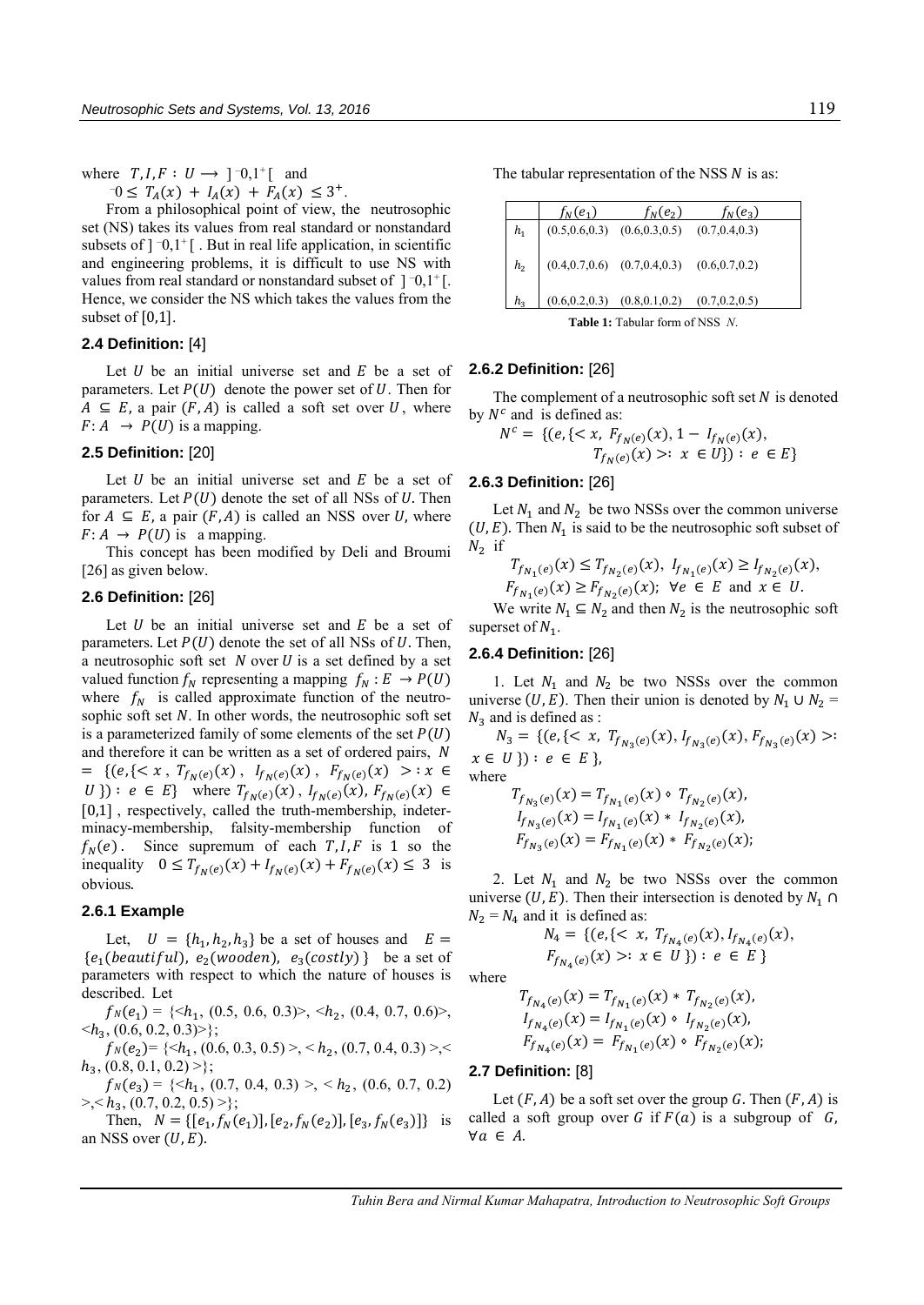#### **3 Neutrosophic soft groups**

In this section, we define the neutrosophic soft group and some basic properties related to it. Unless otherwise stated,  $E$  is treated as the parametric set throughout this paper and  $e \in E$ , an arbitrary parameter.

## **3.1 Definition:**

A neutrosophic set  $A = \{ \langle x, T_A(x), \rangle \}$  $I_A(x)$ ,  $F_A(x)$  >:  $x \in G$ } over a group  $(G, \circ)$  is called a neutrosophic subgroup of  $(G, ∘)$  if

(i) 
$$
T_A(x \circ y) \ge T_A(x) * T_A(y)
$$
,  
\n $I_A(x \circ y) \le I_A(x) \circ I_A(y)$ ,  
\n $F_A(x \circ y) \le F_A(x) \circ F_A(y)$ ;  
\nfor  $x, y \in G$ .  
\n(ii)  $T_A(x^{-1}) \ge T_A(x)$ ,  $I_A(x^{-1}) \le I_A(x)$ ,  
\n $F_A(x^{-1}) \le F_A(x)$ , for  $x \in G$ .

An NSS *N* over a group  $(G, \circ)$  is called a neutrosophic soft group if  $f_N(e)$  is a neutrosophic subgroup of  $(G, \circ)$  for each  $e \in E$ .

## **3.1.1 Example:**

1. Let us consider the Klein's -4 group  $V = \{e, a, b, c\}$ and  $E = {\alpha, \beta, \gamma, \delta}$  be the set of parameters. We define  $f_N(\alpha)$ ,  $f_N(\beta)$ ,  $f_N(\gamma)$ ,  $f_N(\delta)$  as given by the following table:

|    | $f_N(\alpha)$<br>$f_N(\gamma)$               | $f_N(\beta)$<br>$f_N(\delta)$            |
|----|----------------------------------------------|------------------------------------------|
| e  | $(0.65, 0.34, 0.14)$<br>$(0.72, 0.21, 0.16)$ | (0.88, 0.12, 0.72)<br>(0.69, 0.31, 0.32) |
| a  | $(0.71, 0.22, 0.78)$<br>$(0.84, 0.16, 0.25)$ | (0.71, 0.19, 0.44)<br>(0.62, 0.32, 0.42) |
| h  | $(0.75, 0.25, 0.52)$<br>$(0.69, 0.31, 0.39)$ | (0.83, 0.11, 0.28)<br>(0.58, 0.41, 0.66) |
| C. | $(0.67, 0.32, 0.29)$<br>$(0.79, 0.19, 0.41)$ | (0.75, 0.21, 0.19)<br>(0.71, 0.27, 0.53) |

**Table 2:** Tabular form of neutrosophic soft group *N*.

Corresponding t-norm  $(*)$  and s-norm  $(*)$  are defined as  $a * b = max(a + b - 1, 0)$ ,  $a * b = min(a + b)$  $b, 1$ ). Then, N forms a neutrosophic soft group over  $(V, E)$ . 2. Let  $E = N$  (the set of natural no.), be the parametric set and  $G = (\mathbb{Z}, +)$  be the group of all integers. Define a

mapping  $f_M : \mathbb{N} \to NS(\mathbb{Z})$  where, for any  $n \in \mathbb{N}$  and  $x \in \mathbb{Z}$ , 0 if *x* is odd<br> $\frac{1}{n}$  if *x* is even

$$
T_{f_M(n)}(x) = \begin{cases} \frac{1}{n} & \text{if } x \text{ is even} \\ \frac{1}{2n} & \text{if } x \text{ is odd} \end{cases}
$$

$$
I_{f_M(n)}(x) = \begin{cases} \frac{1}{2n} & \text{if } x \text{ is odd} \\ 0 & \text{if } x \text{ is even} \end{cases}
$$

$$
F_{f_M(n)}(x) = \begin{cases} 1 - \frac{1}{n} & \text{if } x \text{ is odd} \\ 0 & \text{if } x \text{ is even} \end{cases}
$$

Corresponding t-norm  $(*)$  and s-norm  $(*)$  are defined as  $a * b = min(a, b), a * b = max(a, b).$ 

Then,  $M$  forms a neutrosophic soft set as well as neutrosophic soft group over  $[(\mathbb{Z}, +), \mathbb{N}].$ 

## **3.2 Proposition:**

An NSS N over the group  $(G, \circ)$  is called a neutrosophic soft group iff followings hold on the assumption that truth membership  $(T)$ , indeterministic membership  $(I)$  and falsity membership  $(F)$  functions of an NSS obey the idempotent t-norm and idempotent s-norm disciplines.

$$
T_{f_N(e)}(x \circ y^{-1}) \geq T_{f_N(e)}(x) * T_{f_N(e)}(y),
$$
  
\n
$$
I_{f_N(e)}(x \circ y^{-1}) \leq I_{f_N(e)}(x) \circ I_{f_N(e)}(y),
$$
  
\n
$$
F_{f_N(e)}(x \circ y^{-1}) \leq F_{f_N(e)}(x) \circ F_{f_N(e)}(y);
$$
  
\n
$$
\forall x, y \in G; \forall e \in E;
$$

#### **Proof:**

Firstly, suppose *N* is an NSS group over  $(G, \circ)$ . Then,

$$
T_{f_N(e)}(x \circ y^{-1}) \geq T_{f_N(e)}(x) * T_{f_N(e)}(y^{-1})
$$
  
\n
$$
\geq T_{f_N(e)}(x) * T_{f_N(e)}(y),
$$
  
\n
$$
I_{f_N(e)}(x \circ y^{-1}) \leq I_{f_N(e)}(x) \circ I_{f_N(e)}(y^{-1})
$$
  
\n
$$
\leq I_{f_N(e)}(x) \circ I_{f_N(e)}(y),
$$
  
\n
$$
F_{f_N(e)}(x \circ y^{-1}) \leq F_{f_N(e)}(x) \circ F_{f_N(e)}(y^{-1})
$$
  
\n
$$
\leq F_{f_N(e)}(x) \circ F_{f_N(e)}(y);
$$

Conversely, for the identity element  $e_G$  in  $G$ ;

$$
T_{f_N(e)}(e_G) = T_{f_N(e)}(x \circ x^{-1})
$$
  
\n
$$
\geq T_{f_N(e)}(x) * T_{f_N(e)}(x)
$$
  
\n
$$
= T_{f_N(e)}(x),
$$
  
\n
$$
I_{f_N(e)}(e_G) = I_{f_N(e)}(x \circ x^{-1})
$$
  
\n
$$
\leq I_{f_N(e)}(x) \circ I_{f_N(e)}(x)
$$
  
\n
$$
= I_{f_N(e)}(x),
$$
  
\n
$$
F_{f_N(e)}(e_G) = F_{f_N(e)}(x \circ x^{-1})
$$
  
\n
$$
\leq F_{f_N(e)}(x) \circ F_{f_N(e)}(x)
$$
  
\n
$$
= F_{f_N(e)}(x);
$$
  
\nNow,  
\n
$$
T_{f_N(e)}(x^{-1}) = T_{f_N(e)}(e \circ x^{-1})
$$

$$
T_{f_N(e)}(x^{-1}) = T_{f_N(e)}(e_G \circ x^{-1})
$$
  
\n
$$
\geq T_{f_N(e)}(e_G) * T_{f_N(e)}(x^{-1})
$$
  
\n
$$
\geq T_{f_N(e)}(x) * T_{f_N(e)}(x)
$$
  
\n
$$
= T_{f_N(e)}(x),
$$
  
\n
$$
I_{f_N(e)}(x^{-1}) = I_{f_N(e)}(e_G \circ x^{-1})
$$
  
\n
$$
\leq I_{f_N(e)}(e_G) \circ I_{f_N(e)}(x^{-1})
$$
  
\n
$$
\leq I_{f_N(e)}(x) \circ I_{f_N(e)}(x)
$$
  
\n
$$
= I_{f_N(e)}(x),
$$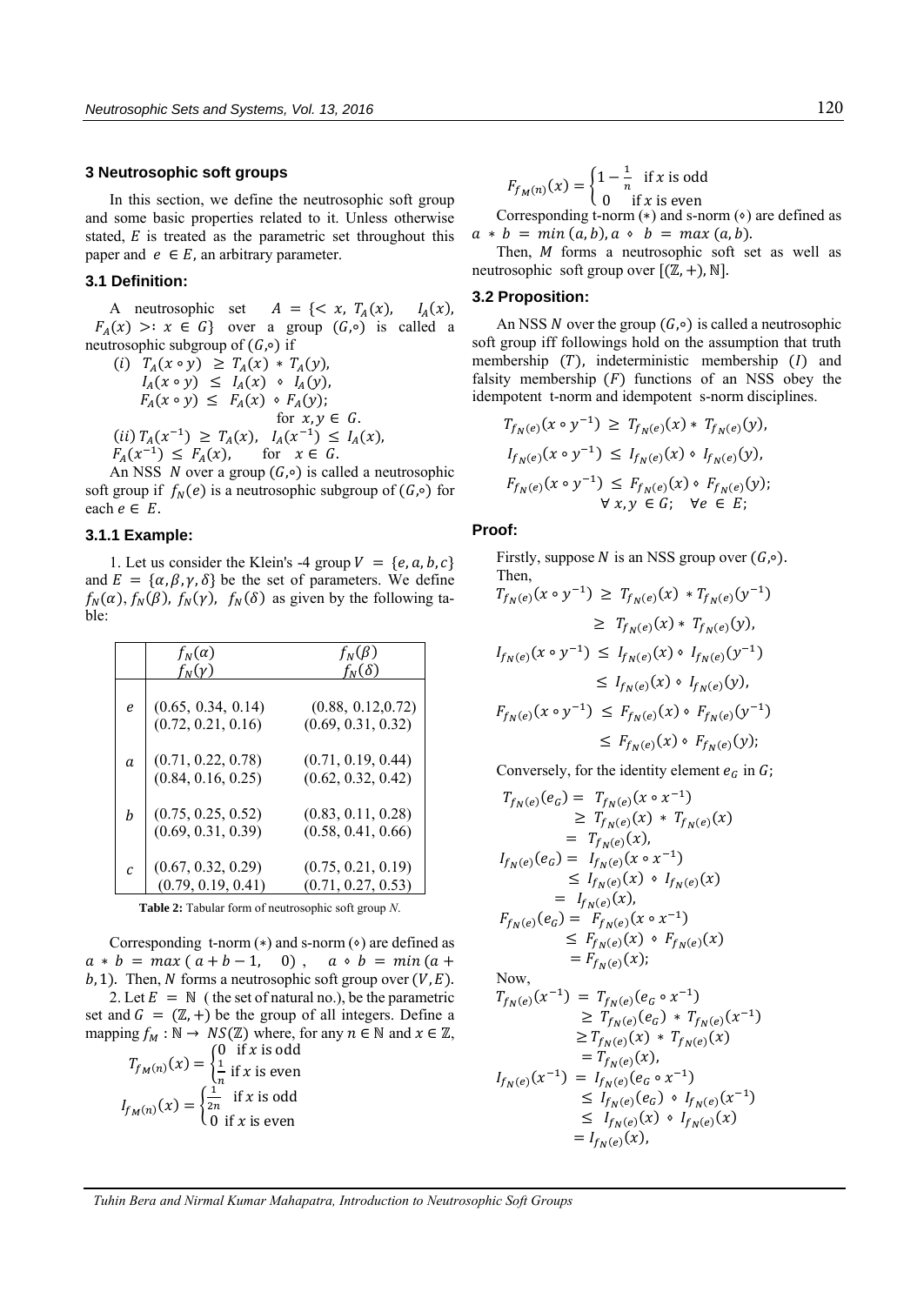$$
F_{f_N(e)}(x^{-1}) = F_{f_N(e)}(e_G \circ x^{-1})
$$
  
\n
$$
\leq F_{f_N(e)}(e_G) \circ I_{f_N(e)}(x^{-1})
$$
  
\n
$$
\leq F_{f_N(e)}(x) \circ F_{f_N(e)}(x)
$$
  
\n
$$
= F_{f_N(e)}(x);
$$
  
\nNext,  
\n
$$
T_{f_N(e)}(x \circ y) = T_{f_N(e)}(x \circ (y^{-1})^{-1})
$$
  
\n
$$
\geq T_{f_N(e)}(x) * T_{f_N(e)}(y^{-1})
$$
  
\n
$$
I_{f_N(e)}(x \circ y) = I_{f_N(e)}(x \circ (y^{-1})^{-1})
$$
  
\n
$$
\leq I_{f_N(e)}(x) \circ I_{f_N(e)}(y^{-1})
$$
  
\n
$$
\leq I_{f_N(e)}(x) \circ I_{f_N(e)}(y^{-1})
$$
  
\n
$$
F_{f_N(e)}(x \circ y) = F_{f_N(e)}(x \circ (y^{-1})^{-1})
$$
  
\n
$$
\leq F_{f_N(e)}(x) \circ F_{f_N(e)}(y^{-1})
$$
  
\n
$$
\leq F_{f_N(e)}(x) \circ F_{f_N(e)}(y^{-1})
$$
  
\nThis completes the proof.

## **3.2.1 Proposition:**

Let  $N$  be a neutrosophic soft group over the group  $(G, ∘)$ . Then for  $x ∈ G$ , followings hold.

$$
(i) T_{f_N(e)}(x^{-1}) = T_{f_N(e)}(x), I_{f_N(e)}(x^{-1}) =
$$
  

$$
I_{f_N(e)}(x), F_{f_N(e)}(x^{-1}) = F_{f_N(e)}(x);
$$

$$
(ii) \tT_{f_N(e)}(e_G) \geq T_{f_N(e)}(x) , \tI_{f_N(e)}(e_G) \leq
$$
  

$$
I_{f_N(e)}(x) , F_{f_N(e)}(e_G) \leq F_{f_N(e)}(x) ;
$$

if  $T$  follows the idempotent t-norm and  $I, F$  follow the idempotent s-norm disciplines, respectively.  $(e_G$  being the identity element of  $G$ .)

## **Proof:**

$$
(i) T_{f_N(e)}(x) = T_{f_N(e)}(x^{-1})^{-1} \ge T_{f_N(e)}(x^{-1})
$$
  
\n
$$
I_{f_N(e)}(x) = I_{f_N(e)}(x^{-1})^{-1} \le I_{f_N(e)}(x^{-1})
$$
  
\n
$$
F_{f_N(e)}(x) = F_{f_N(e)}(x^{-1})^{-1} \le F_{f_N(e)}(x^{-1})
$$

Now, from definition of neutrosophic soft group, the result follows.

(*ii*) For the identity element  $e_G$  in  $G$ ,  $T_{f_N(e)}(e_G) = T_{f_N(e)}(x \circ x^{-1})$ 

$$
\geq T_{f_N(e)}(x) * T_{f_N(e)}(x)
$$
\n
$$
= T_{f_N(e)}(x),
$$
\n
$$
I_{f_N(e)}(e_G) = I_{f_N(e)}(x \circ x^{-1})
$$
\n
$$
\leq I_{f_N(e)}(x) \circ I_{f_N(e)}(x)
$$
\n
$$
= I_{f_N(e)}(x),
$$
\n
$$
F_{f_N(e)}(e_G) = F_{f_N(e)}(x \circ x^{-1})
$$
\n
$$
\leq F_{f_N(e)}(x) \circ F_{f_N(e)}(x)
$$
\n
$$
= F_{f_N(e)}(x);
$$

Hence, the proposition is proved.

## **3.3 Theorem:**

Let  $N_1$  and  $N_2$  be two neutrosophic soft groups over the group  $(G, \circ)$ . Then,  $N_1 \cap N_2$  is also a neutrosophic soft group over  $(G, ∘).$ 

## **Proof:**

Let 
$$
N_1 \cap N_2 = N_3
$$
; Now for  $x, y \in G$ ;  
\n $T_{f_{N_3}(e)}(x \circ y)$   
\n $= T_{f_{N_1}(e)}(x \circ y) * T_{f_{N_2}(e)}(x \circ y)$   
\n $\ge [T_{f_{N_1}(e)}(x) * T_{f_{N_1}(e)}(y)] *$   
\n $[T_{f_{N_2}(e)}(x) * T_{f_{N_2}(e)}(y)] *$   
\n $[T_{f_{N_2}(e)}(x) * T_{f_{N_2}(e)}(x)]$   
\n $= T_{f_{N_1}(e)}(x) * T_{f_{N_2}(e)}(x)]$   
\n(as \* is commutative)  
\n $= T_{f_{N_1}(e)}(x) * [T_{f_{N_1}(e)}(y) * T_{f_{N_2}(e)}(y)] * T_{f_{N_2}(e)}(y)$   
\n $= T_{f_{N_1}(e)}(x) * T_{f_{N_3}(e)}(y) * T_{f_{N_2}(e)}(x)$   
\n $= T_{f_{N_1}(e)}(x) * T_{f_{N_3}(e)}(y) * T_{f_{N_2}(e)}(y)$   
\n(as \* is commutative)  
\n $= T_{f_{N_3}(e)}(x) * T_{f_{N_3}(e)}(y)$   
\nAlso,  
\n $T_{f_{N_3}(e)}(x^{-1}) = T_{f_{N_1}(e)}(x^{-1}) * T_{f_{N_2}(e)}(x^{-1})$   
\n $\ge T_{f_{N_1}(e)}(x) * T_{f_{N_2}(e)}(x)$   
\n $= T_{f_{N_3}(e)}(x) * T_{f_{N_2}(e)}(x)$   
\n $= T_{f_{N_3}(e)}(x \circ y)$   
\n $= I_{f_{N_1}(e)}(x \circ y) \circ I_{f_{N_2}(e)}(x \circ y)$   
\n $\le [I_{f_{N_1}(e)}(x) \circ I_{f_{N_1}(e)}(y)] \circ$   
\n $= [I_{f_{N_1}(e)}(x) \circ I_{f_{N_1}(e)}(y)] \circ$   
\n $= I_{f_{N_1}(e)}(x) \circ I_{f$ 

This ends the theorem. The theorem is also true for a family of neutrosophic soft groups over a group.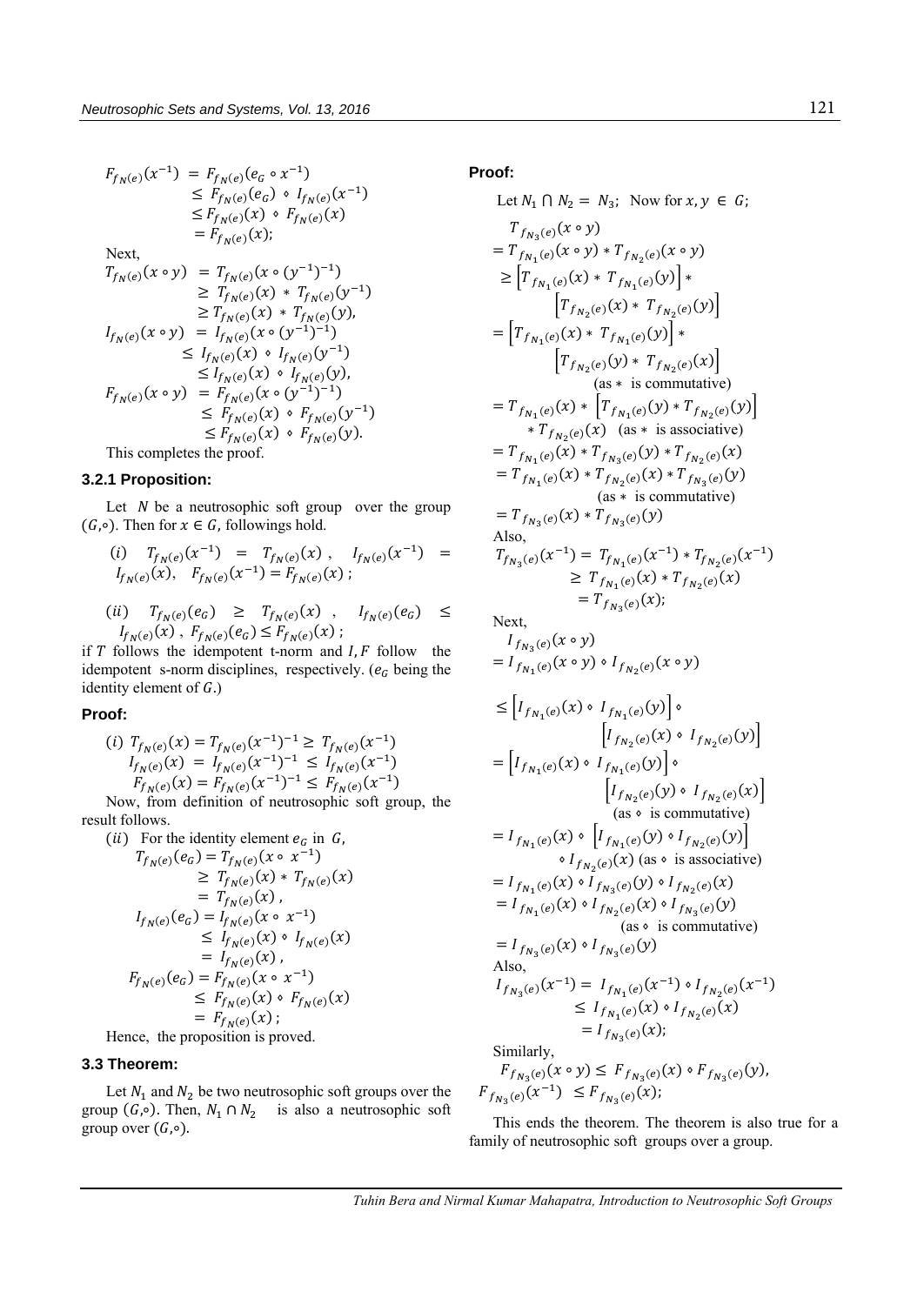#### **3.3.1 Remark:**

For two neutrosophic soft groups  $N_1$  and  $N_2$  over the group G,  $N_1 \cup N_2$  is not generally a neutrosophic soft group over  $G$ . It is possible if anyone is contained in other.

For example, let,  $G = (\mathbb{Z}, +)$ ,  $E = 2\mathbb{Z}$ . Consider two neutrosophic soft groups  $N_1$ and  $N_2$  over G as following. For  $x, n \in \mathbb{Z}$ ,

$$
T_{f_{N_1}(2n)}(x) = \begin{cases} \frac{1}{2} & \text{if } x = 4\text{kn, } \exists \text{k} \in \mathbb{Z} \\ 0 & \text{others} \end{cases}
$$
  
\n
$$
I_{f_{N_1}(2n)}(x) = \begin{cases} 0 & \text{if } x = 4\text{kn, } \exists \text{k} \in \mathbb{Z} \\ \frac{1}{4} & \text{others} \end{cases}
$$
  
\n
$$
F_{f_{N_1}(2n)}(x) = \begin{cases} 0 & \text{if } x = 4\text{kn, } \exists \text{k} \in \mathbb{Z} \\ \frac{1}{10} & \text{others} \end{cases}
$$
  
\nand  
\n
$$
T_{f_{2}(2n)}(x) = \begin{cases} \frac{2}{3} & \text{if } x = 6\text{kn, } \exists \text{k} \in \mathbb{Z} \\ \frac{1}{5} & \text{others} \end{cases}
$$
  
\n
$$
I_{f_{N_2}(2n)}(x) = \begin{cases} 0 & \text{if } x = 6\text{kn, } \exists \text{k} \in \mathbb{Z} \\ \frac{1}{5} & \text{others} \end{cases}
$$
  
\n
$$
F_{f_{N_2}(2n)}(x) = \begin{cases} \frac{1}{2} & \text{if } x = 6\text{kn, } \exists \text{k} \in \mathbb{Z} \end{cases}
$$

$$
F_{f_{N_2}(2n)}(x) = \begin{cases} \frac{1}{6} & \text{if } x = 6 \text{kn, } \exists \text{k} \in \mathbb{Z} \\ 1 & \text{others} \end{cases}
$$

Corresponding t-norm  $(*)$  and s-norm  $(*)$  are defined as  $a * b = min(a, b), a * b = max(a, b).$  Let  $N_1 \cup$  $N_2 = N_3$ ; Then for  $n = 3$ ,  $x = 12$ ,  $y = 18$  we have,  $T_{f_{N_3}(6)}(12-18) = T_{f_{N_1}(6)}(-6) \cdot T_{f_{N_2}(6)}(-6)$  $=$  max  $(0, 0) = 0$  and  $T_{f_{N_3}(6)}(12) * T_{f_{N_3}(6)}(18)$  $= \left\{ T_{f_{N_1}(6)}(12) \cdot T_{f_{N_2}(6)}(12) \right\} *$  $\left\{T_{f_{N_1}(6)}(18) \cdot T_{f_{N_2}(6)}(18)\right\}$  $=$  min  $\{\max\left(\frac{1}{2}\right)\}$  $\left(\frac{1}{2},0\right)$ , max $\left(0,\frac{2}{3}\right)$  $\frac{1}{3}$  $=$   $min$   $\left(\frac{1}{2}\right)$  $\frac{1}{2}$ ,  $\frac{2}{3}$  $\frac{2}{3}$  =  $\frac{1}{2}$ 2 Hence,

$$
T_{f_{N_3}(6)}(12-18) < T_{f_{N_3}(6)}(12) \cdot T_{f_{N_3}(6)}(18);
$$

i,e  $N_1 \cup N_2$  is not a neutrosophic soft group, here.

Now, if we define  $N_2$  over G as following:

$$
T_{f_{N_2}(2n)}(x) = \begin{cases} \frac{1}{8} & \text{if } x = 8\text{kn}, \exists \text{k} \in \mathbb{Z} \\ 0 & \text{others} \end{cases}
$$
\n
$$
I_{f_{N_2}(2n)}(x) = \begin{cases} 0 & \text{if } x = 8\text{kn}, \exists \text{k} \in \mathbb{Z} \\ \frac{2}{5} & \text{others} \end{cases}
$$
\n
$$
F_{f_{N_2}(2n)}(x) = \begin{cases} \frac{1}{6} & \text{if } x = 8\text{kn}, \exists \text{k} \in \mathbb{Z} \\ \frac{1}{2} & \text{others} \end{cases}
$$

Then, it can be easily verified that  $N_2 \subseteq N_1$  and  $N_1 \cup N_2$ is a neutrosophic soft group over  $G$ .

## **3.4 Definition:**

1. Let  $N_1$  and  $N_2$  be two NSSs over the common universe  $(U, E)$ . Then their 'AND' operation is denoted by  $N_1 \Lambda N_2 = N_3$  and is defined as:

$$
N_3 = \{[(a, b), \{< x, T_{f_{N_3}(a,b)}(x), I_{f_{N_3}(a,b)}(x),
$$
  
\n
$$
F_{f_{N_3}(a,b)}(x) >: x \in U\}]: (a, b) \in E \times E\} \text{ where }
$$
  
\n
$$
T_{f_{N_3}(a,b)}(x) = T_{f_{N_1}(a)}(x) * T_{f_{N_2}(b)}(x),
$$
  
\n
$$
I_{f_{N_3}(a,b)}(x) = I_{f_{N_1}(a)}(x) * I_{f_{N_2}(b)}(x),
$$
  
\n
$$
F_{f_{N_3}(a,b)}(x) = F_{f_{N_1}(a)}(x) * F_{f_{N_2}(b)}(x);
$$

2. Let  $N_1$  and  $N_2$  be two NSSs over the common universe  $(U, E)$ . Then their 'OR' operation is denoted by  $N_1 \vee N_2 = N_4$  and is defined as:

$$
N_4 = \{ [(a, b), \{ < x, T_{f_{N_4}(a,b)}(x), I_{f_{N_4}(a,b)}(x), \, F_{f_{N_4}(a,b)}(x) > : x \in U \} ] : (a, b) \in E \times E \}
$$

where

$$
T_{f_{N_4}(a,b)}(x) = T_{f_{N_1}(a)}(x) \circ T_{f_{N_2}(b)}(x),
$$
  
\n
$$
I_{f_{N_4}(a,b)}(x) = I_{f_{N_1}(a)}(x) * I_{f_{N_2}(b)}(x),
$$
  
\n
$$
F_{f_{N_4}(a,b)}(x) = F_{f_{N_1}(a)}(x) * F_{f_{N_2}(b)}(x);
$$

## **3.5 Theorem:**

Let  $N_1$  and  $N_2$  be two neutrosophic soft groups over the group (G,∘). Then,  $N_1 \wedge N_2$  is also a neutrosophic soft group over  $(G, ∘)$ .

## **Proof:**

Let  $N_1 \wedge N_2 = N_3$ . Then for  $x, y \in G$  and  $(a, b) \in E \times$  $E$ ,

$$
T_{f_{N_3}(a,b)}(x \circ y)
$$
  
=  $T_{f_{N_1}(a)}(x \circ y) * T_{f_{N_2}(b)}(x \circ y)$   

$$
\geq [T_{f_{N_1}(a)}(x) * T_{f_{N_1}(a)}(y)] * [T_{f_{N_2}(b)}(x) * T_{f_{N_2}(b)}(y)]
$$
  
=  $[T_{f_{N_1}(a)}(x) * T_{f_{N_1}(a)}(y)] * [T_{f_{N_2}(b)}(y) * T_{f_{N_2}(b)}(x)]$   
=  $T_{f_{N_1}(a)}(x) * [T_{f_{N_1}(a)}(y) * T_{f_{N_2}(b)}(y)]$   
as \* is commutative)  
=  $T_{f_{N_1}(a)}(x) * T_{f_{N_3}(a,b)}(y) * T_{f_{N_2}(b)}(x)$   
=  $T_{f_{N_1}(a)}(x) * T_{f_{N_3}(a,b)}(y) * T_{f_{N_3}(a,b)}(y)$   
=  $T_{f_{N_3}(a,b)}(x) * T_{f_{N_3}(a,b)}(y)$   
(as \* is commutative)  
=  $T_{f_{N_3}(a,b)}(x) * T_{f_{N_3}(a,b)}(y)$   
 $T_{f_{N_3}(a,b)}(x^{-1}) = T_{f_{N_1}(a)}(x^{-1}) * T_{f_{N_2}(b)}(x^{-1})$   

$$
\geq T_{f_{N_1}(a)}(x) * T_{f_{N_2}(b)}(x)
$$
  
=  $T_{f_{N_3}(a,b)}(x)$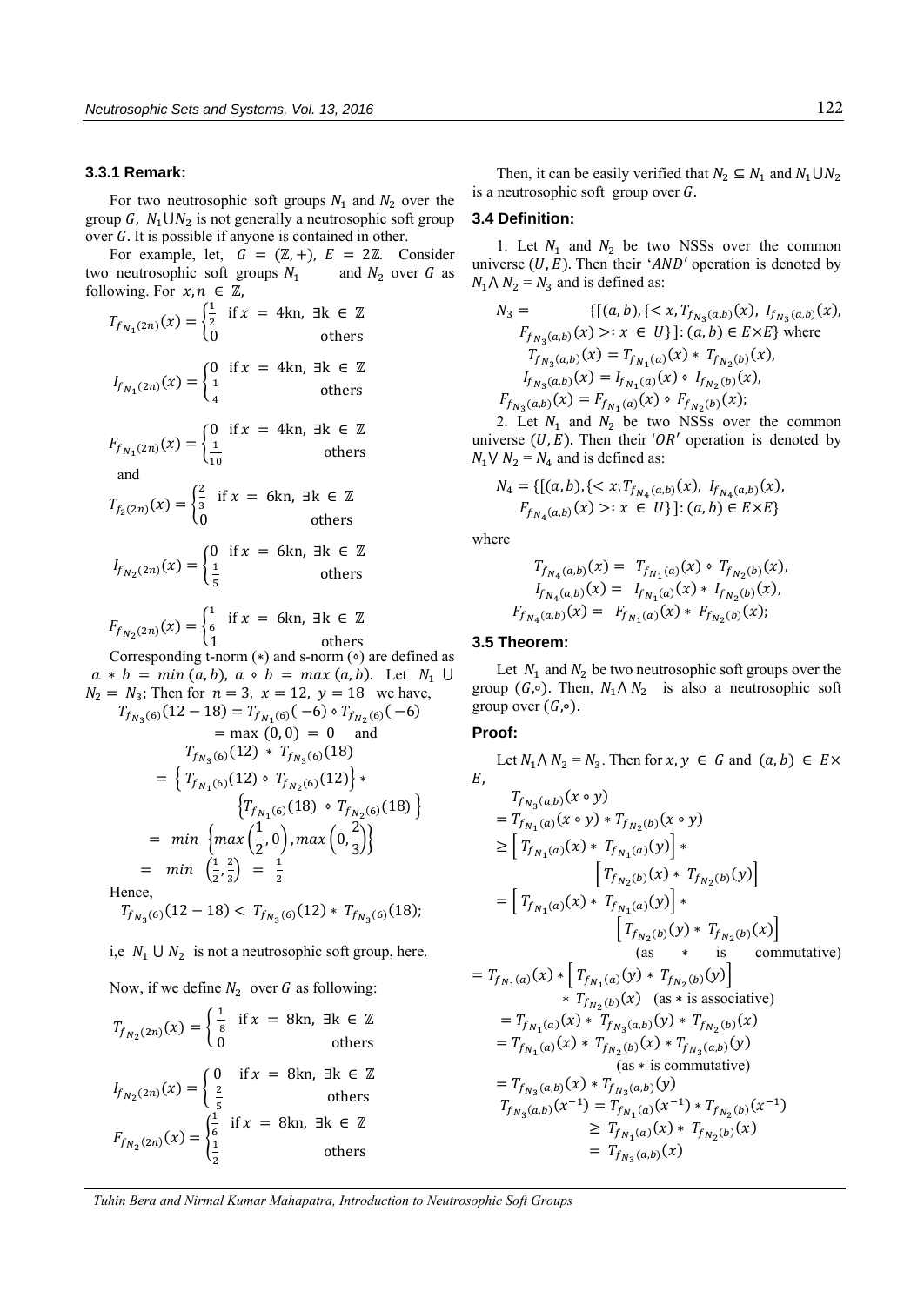Similarly,  $I_{f_{N_3}(a,b)}(x \circ y) \leq I_{f_{N_3}(a,b)}(x) \circ I_{f_{N_3}(a,b)}(y)$  $I_{f_{N_3}(a,b)}(x^{-1}) \leq I_{f_{N_3}(a,b)}(x)$ ;

$$
F_{f_{N_3}(a,b)}(x \circ y) \le F_{f_{N_3}(a,b)}(x) \circ F_{f_{N_3}(a,b)}(y),
$$
  
\n
$$
F_{f_{N_3}(a,b)}(x^{-1}) \le F_{f_{N_3}(a,b)}(x);
$$
  
\nThis completes the proof.

The theorem is true for a family of neutrosophic soft groups over a group.

#### **3.6 Definition:**

Let  $g$  be a mapping from a set  $X$  to a set  $Y$ . If  $M$  and  $N$ are two neutrosophic soft sets over  $X$  and  $Y$ , respectively, then the image of  $M$  under  $g$  is defined as a neutrosophic soft set  $g(M) = \{ [e, f_{g(M)}(e)] : e \in E \}$  over Y, where  $T_{f_{g(M)}(e)}(y) = T_{f_M(e)}[g^{-1}(y)], I_{f_{g(M)}(e)}(y) =$  $I_{f_{M}(e)}[g^{-1}(y)], F_{f_{g(M)}(e)}(y) = F_{f_{M}(e)}[g^{-1}(y)], \forall y \in$ Y.

The pre-image of  $N$  under  $q$  is defined as a neutrosophic soft set given by:

$$
g^{-1}(N) = \{ [e, f_{g^{-1}(N)}(e)] : e \in E \} \text{ over } X \text{, where}
$$
  
\n
$$
T_{f_{g^{-1}(N)}(e)}(x) = T_{f_N(e)}[g(x)], \qquad I_{f_{g^{-1}(N)}(e)}(x) = I_{f_N(e)}[g(x)],
$$
  
\n
$$
F_{f_N(e)}[g(x)], F_{f_{g^{-1}(N)}(e)}(x) = F_{f_N(e)}[g(x)],
$$
  
\n
$$
\forall x \in X.
$$

## **3.7 Theorem:**

Let  $q : X \to Y$  be an isomorphism in classical sense. If M is a neutrosophic soft group over X then  $q(M)$  is a neutrosophic soft group over Y.

## **Proof:**

Let  $x_1, x_2 \in X$ ;  $y_1, y_2 \in Y$ ; such that  $y_1 = g(x_1)$ ,  $y_2 = g(x_2)$ . Now,

$$
T_{f_{g(M)}(e)}(y_1 \circ y_2)
$$
  
=  $T_{f_{M}(e)}[g^{-1}(y_1 \circ y_2)]$   
=  $T_{f_{M}(e)}[g^{-1}(y_1) \circ g^{-1}(y_2)]$   
(as  $g^{-1}$  is homomorphism)  
=  $T_{f_{M}(e)}(x_1 \circ x_2)$   
 $\geq T_{f_{M}(e)}(x_1) * T_{f_{M}(e)}(x_2)$   
=  $T_{f_{M}(e)}[g^{-1}(y_1)] * T_{f_{M}(e)}[g^{-1}(y_2)]$   
=  $T_{f_{g(M)}(e)}(y_1) * T_{f_{g(M)}(e)}(y_2)$   
Next,  $I_{f_{g(M)}(e)}(y_1 \circ y_2)$   
=  $I_{f_{M}(e)}[g^{-1}(y_1 \circ y_2)]$   
=  $I_{f_{M}(e)}[g^{-1}(y_1) \circ g^{-1}(y_2)]$   
(as  $g^{-1}$  is homomorphism)  
=  $I_{f_{M}(e)}(x_1 \circ x_2)$   
 $\leq I_{f_{M}(e)}(x_1) * I_{f_{M}(e)}(x_2)$   
=  $I_{f_{M}(e)}[g^{-1}(y_1)] * I_{f_{M}(e)}[g^{-1}(y_2)]$   
=  $I_{f_{g(M)}(e)}(y_1) * I_{f_{g(M)}(e)}(y_2)$ 

Similarly, 
$$
F_{f_{g(M)}(e)}(y_1 \circ y_2)
$$
  
\n $\leq F_{f_{g(M)}(e)}(y_1) \circ F_{f_{g(M)}(e)}(y_2)$   
\nNext,  $T_{f_{g(M)}(e)}(y_1^{-1}) = T_{f_M(e)}[g^{-1}(y_1^{-1})]$   
\n $= T_{f_M(e)}[(g^{-1}(y_1))^{-1}] = T_{f_M(e)}(x_1^{-1})$   
\n $\geq T_{f_M(e)}(x_1) = T_{f_M(e)}[g^{-1}(y_1)]$   
\n $= T_{f_{g(M)}(e)}(y_1)$  i.e  
\n $T_{f_{g(M)}(e)}(y_1^{-1}) \geq T_{f_{g(M)}(e)}(y_1)$ ;  
\n $I_{f_{g(M)}(e)}(y_1^{-1}) = I_{f_M(e)}[g^{-1}(y_1^{-1})]$ 

$$
I_{g(M)}(e) \cup 1 \longrightarrow I_{M}(e) \cup 1 \longrightarrow I_{M}(e) \cup 1 \longrightarrow I_{M}(e) \cup 1 \longrightarrow I_{M}(e) \cup 1 \longrightarrow I_{M}(e) \cup 1 \longrightarrow I_{f_{M}(e)} \cup (x_{1}^{-1})
$$
  
\n
$$
\leq I_{f_{M}(e)}(x_{1}) = I_{f_{M}(e)} [g^{-1}(y_{1})]
$$
  
\n
$$
= I_{f_{g(M)}(e)}(y_{1}) \quad i.e
$$
  
\n
$$
I_{f_{g(M)}(e)}(y_{1}^{-1}) \leq I_{f_{g(M)}(e)}(y_{1});
$$
  
\nSimilarly,  $F_{f_{g(M)}(e)}(y_{1}^{-1}) \leq F_{f_{g(M)}(e)}(y_{1});$ 

This proves the theorem.

#### **3.8 Theorem:**

Let  $g : X \to Y$  be an homomorphism in classical sense. If N is a neutrosophic soft group over Y, then  $g^{-1}(N)$  is a neutrosophic soft group over X. [Note that  $g^{-1}(N)$  is the inverse image of N under the mapping g. Here  $g^{-1}$  may not be a mapping.]

#### **Proof:**

Let  $x_1, x_2 \in X$ ;  $y_1, y_2 \in Y$ ; such that  $y_1 = g(x_1)$ ,  $y_2 = g(x_2)$ . Now,  $T_{f_{g^{-1}(N)}(e)}(x_1 \circ x_2)$  $= T_{f_N(e)}[g(x_1 \circ x_2)]$  $= T_{f_N(e)}[g(x_1) \circ g(x_2)]$ (as  $g$  is homomorphism)  $= T_{f_N(e)} (y_1 \circ y_2)$  $\geq T_{f_N(e)}(y_1) * T_{f_N(e)}(y_2)$  $= T_{f_N(e)}[g(x_1)] * T_{f_N(e)}[g(x_2)]$  $=\; T_{f_{g^{-1}(N)}(e)}(x_1) * T_{f_{g^{-1}(N)}(e)}(x_2)$ Next,  $I_{f_{g^{-1}(N)}(e)}(x_1 \circ x_2)$  $= I_{f_N(e)}[g(x_1 \circ x_2)]$  $= I_{f_N(e)}[g(x_1) \circ g(x_2)]$ (as  $g$  is homomorphism)  $= I_{f_N(e)} (y_1 \circ y_2)$  $\leq I_{f_N(e)}(y_1) \circ I_{f_N(e)}(y_2)$  $= I_{f_N(e)}[g(x_1)] \cdot I_{f_N(e)}[g(x_2)]$ =  $I_{f_{g^{-1}(N)}(e)}(x_1) \circ I_{f_{g^{-1}(N)}(e)}(x_2)$ Similarly,  $F_{f_{g^{-1}(N)}(e)}(x_1 \circ x_2)$  $\leq F_{f_{g^{-1}(N)}(e)}(x_1) \cdot F_{f_{g^{-1}(N)}(e)}(x_2)$ Next,  $T_{f_{g^{-1}(N)}(e)}(x_1^{-1}) = T_{f_N(e)}[g(x_1^{-1})]$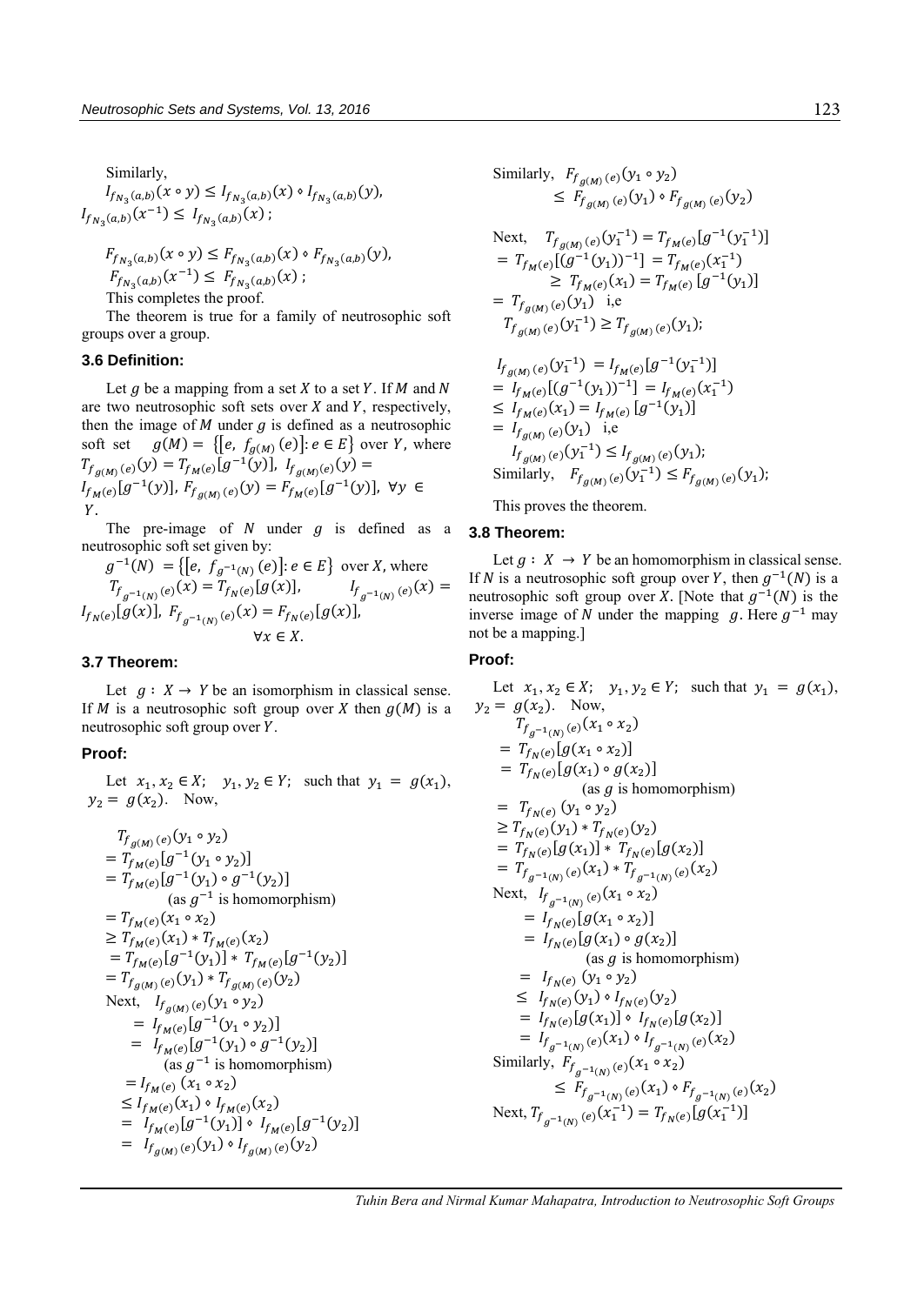$$
= T_{f_N(e)} [(g(x_1))^{-1}] = T_{f_N(e)} (y_1^{-1}) \ge T_{f_N(e)} (y_1) =
$$
  
\n
$$
T_{f_N(e)} [g(x_1)]
$$
  
\n
$$
= T_{f_{g^{-1}(N)}(e)} (x_1) \text{ i.e}
$$
  
\n
$$
T_{f_{g^{-1}(N)}(e)} (x_1^{-1}) \ge T_{f_{g^{-1}(N)}(e)} (x_1);
$$

Similarly,  $I_{f_{g^{-1}(N)}(e)}(x_1^{-1}) \leq I_{f_{g^{-1}(N)}(e)}(x_1)$ ,  $F_{f_{g^{-1}(N)}(e)}(x_1^{-1}) \leq F_{f_{g^{-1}(N)}(e)}(x_1);$ 

Hence, the theorem is proved.

## **3.9 Definition:**

Let  $N$  be a neutrosophic soft group over the group  $G$ and  $\lambda, \mu, \eta \in (0,1]$  with  $\lambda + \mu + \eta \leq 3$ . Then,

1. *N* is called  $(\lambda, \mu, \eta)$  -identity neutrosophic soft group over G if  $\forall e \in E$ ,

$$
T_{f_N(e)}(x) = \lambda
$$
,  $I_{f_N(e)}(x) = \mu$ ,  $F_{f_N(e)}(x) = \eta$ ;  
for  $x = e_G$ , the identity element of G.  
 $T_{f_N(e)}(x) = 0$ ,  $I_{f_N(e)}(x) = F_{f_N(e)}(x) = 1$ ;

otherwise.

2. *N* is called  $(\lambda, \mu, \eta)$  -absolute neutrosophic soft group over G if  $\forall x \in G, e \in E$ ,  $T_{f_N(e)}(x) = \lambda$ ,  $I_{f_N(e)}(x) = \mu$ ,  $F_{f_N(e)}(x) = \eta.$ 

## **3.10 Theorem:**

Let  $\phi: X \to Y$  be an isomorphism in classical sense. 1. If N is a neutrosophic soft group over X, then  $\phi(N)$ is a  $(\lambda, \mu, \eta)$  -identity neutrosophic soft group over Y if  $T_{f_N(e)}(x) = \lambda$ ,  $I_{f_N(e)}(x) = \mu$ ,  $F_{f_N(e)}(x) = \eta$ ; when  $x \in$ Kerф.

 $T_{f_N(e)}(x) = 0, I_{f_N(e)}(x) = F_{f_N(e)}(x) = 1;$ otherwise,  $\forall x \in X, e \in E$ .

2. If N is a  $(\lambda, \mu, \eta)$  -absolute neutrosophic soft group over X, then  $\phi(N)$  is also so over Y.

#### **Proof:**

1. Clearly,  $\phi(N)$  is a neutrosophic soft group over Y by theorem (3.7). Now, if  $x \in \text{ker}\phi$  then  $\phi(x) = e_y$ , the identity element of Y. Then,

$$
T_{f_{\phi(N)}(e)}(e_Y) = T_{f_N(e)}[\phi^{-1}(e_Y)] = T_{f_N(e)}(x)
$$
  
\n
$$
= \lambda
$$
  
\n
$$
I_{f_{\phi(N)}(e)}(e_Y) = I_{f_N(e)}[\phi^{-1}(e_Y)] = I_{f_N(e)}(x)
$$
  
\n
$$
= \mu
$$
  
\n
$$
F_{f_{\phi(N)}(e)}(e_Y) = F_{f_N(e)}[\phi^{-1}(e_Y)] = F_{f_N(e)}(x)
$$
  
\n
$$
= \eta
$$
  
\nSimilarly,  $T_{f_N(e)}(x) = 0$ ,  $I_{f_N(e)}(x) = 1$ ,  
\n $F_{f_N(e)}(x) = 1$ ; if  $x$  otherwise.  
\nThis ends the 1st part.

2. Let, 
$$
y = \phi(x)
$$
 for  $x \in X$ ,  $y \in Y$ . Then  $\forall e \in E$ ,  
\n
$$
T_{f_{\phi(N)}(e)}(y) = T_{f_N(e)}[\phi^{-1}(y)] = T_{f_N(e)}(x) = \lambda,
$$
\n
$$
I_{f_{\phi(N)}(e)}(y) = I_{f_N(e)}[\phi^{-1}(y)] = I_{f_N(e)}(x) = \mu,
$$

 $F_{f_{\phi(N)}(e)}(y) = F_{f_N(e)}[\phi^{-1}(y)] = F_{f_N(e)}(x) = \eta;$ This completes the 2nd part.

# **4 Cartesian product of neutrosophic soft groups**

## **4.1 Definition:**

Let  $N_1$  and  $N_2$  be two neutrosophic soft groups over the groups  $X$  and  $Y$ , respectively. Then their cartesian product is  $N_1 \times N_2 = N_3$  where  $f_{N_3}(a, b) = f_{N_1}(a) \times f_{N_2}(b)$  for  $(a, b) \in E \times E$ . Analytically,  $f_{N_3}(a, b) =$ 

$$
\{ \langle (x, y), T_{f_{N_3}(a,b)}(x, y) I_{f_{N_3}(a,b)}(x, y),
$$
  

$$
F_{f_{N_3}(a,b)}(x, y) >: (x, y) \in X \times Y \}
$$

where

$$
T_{f_{N_3}(a,b)}(x,y) = T_{f_{N_1}(a)}(x) * T_{f_{N_2}(b)}(y),
$$
  
\n
$$
I_{f_{N_3}(a,b)}(x,y) = I_{f_{N_1}(a)}(x) \circ I_{f_{N_2}(b)}(y),
$$
  
\n
$$
F_{f_{N_3}(a,b)}(x,y) = F_{f_{N_1}(a)}(x) \circ F_{f_{N_2}(b)}(y);
$$

This definition can be extended for more than two neutrosophic soft groups.

#### **4.2 Theorem:**

Let  $N_1$  and  $N_2$  be two neutrosophic soft groups over the groups  $X$  and  $Y$ , respectively. Then their cartesian product  $N_1 \times N_2$  is also a neutrosophic soft group over  $X \times Y$ .

## **Proof:**

Let  $N_1 \times N_2 = N_3$  where  $f_{N_3}(a, b) = f_{N_1}(a) \times f_{N_2}(b)$ for  $(a, b) \in E \times E$ . Then for  $(x_1, y_1)$ ,  $(x_2, y_2) \in X \times Y$ ,

$$
T_{f_{N_3}(a,b)}[(x_1, y_1) \circ (x_2, y_2)]
$$
  
\n
$$
= T_{f_{N_3}(a,b)}(x_1 \circ x_2, y_1 \circ y_2)
$$
  
\n
$$
= T_{f_{N_1}(a)}(x_1 \circ x_2) * T_{f_{N_2}(b)}(y_1 \circ y_2)
$$
  
\n
$$
\geq [T_{f_{N_1}(a)}(x_1) * T_{f_{N_1}(a)}(x_2)] * [T_{f_{N_2}(b)}(y_1) * T_{f_{N_2}(b)}(y_2)]
$$
  
\n
$$
= [T_{f_{N_1}(a)}(x_1) * T_{f_{N_2}(b)}(y_1)] * [T_{f_{N_1}(a)}(x_2) * T_{f_{N_2}(b)}(y_2)]
$$
  
\n
$$
= T_{f_{N_3}(a,b)}(x_1, y_1) * T_{f_{N_3}(a,b)}(x_2, y_2)
$$
  
\nNext,  
\n
$$
I_{f_{N_3}(a,b)}[(x_1, y_1) \circ (x_2, y_2)]
$$
  
\n
$$
= I_{f_{N_3}(a,b)}[(x_1, y_1) \circ (x_2, y_2)]
$$
  
\n
$$
= I_{f_{N_1}(a)}(x_1 \circ x_2, y_1 \circ y_2)
$$
  
\n
$$
\leq [I_{f_{N_1}(a)}(x_1) I_{f_{N_1}(a)}(x_2)] \circ [I_{f_{N_2}(b)}(y_1) \circ I_{f_{N_2}(b)}(y_2)]
$$
  
\n
$$
= [I_{f_{N_1}(a)}(x_1) \circ I_{f_{N_2}(b)}(y_1)] \circ [I_{f_{N_1}(a)}(x_2) \circ I_{f_{N_2}(b)}(y_2)]
$$
  
\n
$$
= I_{f_{N_3}(a,b)}(x_1, y_1) \circ I_{f_{N_3}(a,b)}(x_2, y_2)
$$
  
\nSimilarly,  
\n
$$
F_{f_{N_3}(a,b)}[(x_1, y_1) \circ F_{f_{N_3}(a,b)}(x_2, y_2).
$$

Next,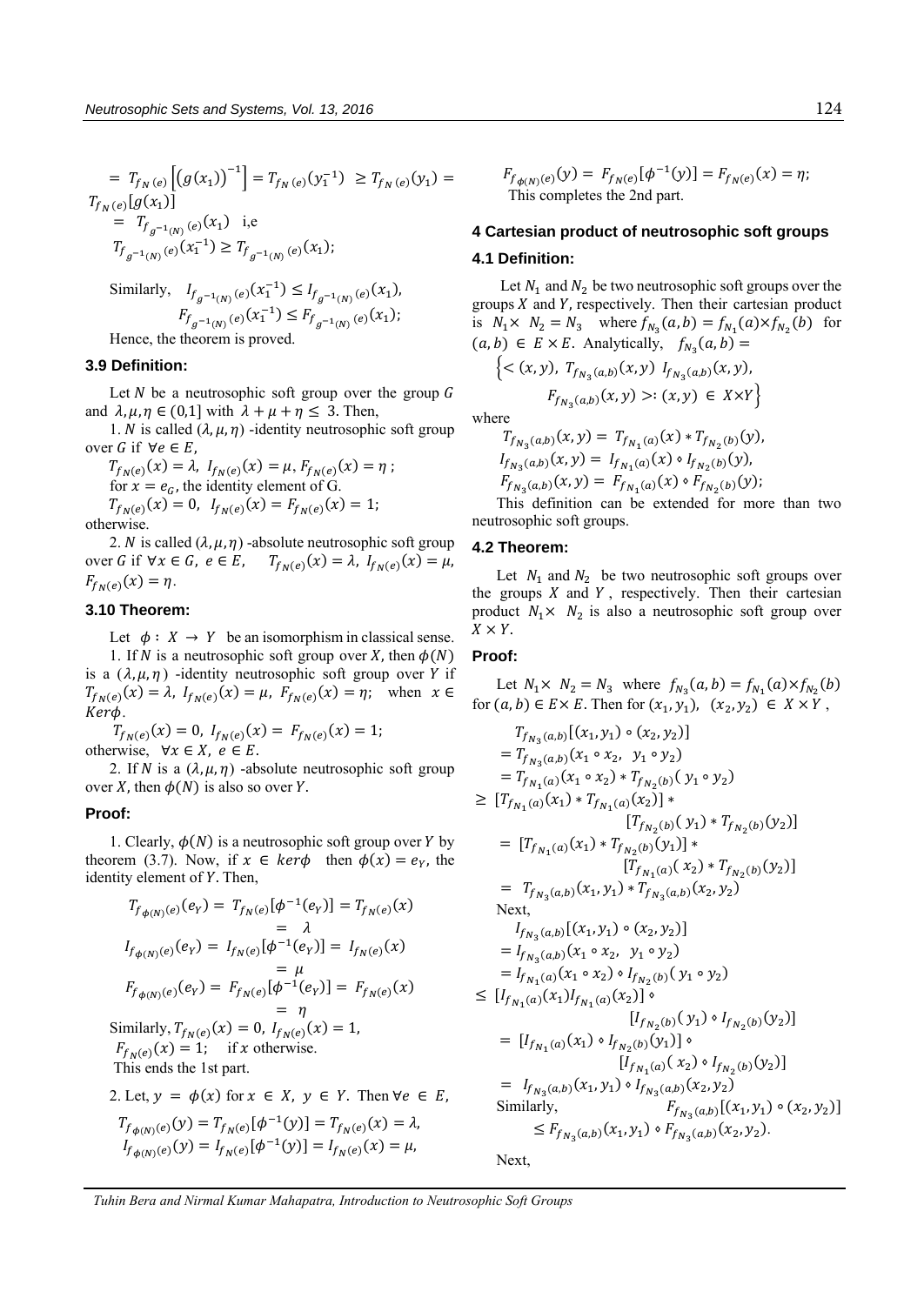$$
T_{f_{N_3}(a,b)}[(x_1, y_1)^{-1}] = T_{f_{N_3}(a,b)}(x_1^{-1}, y_1^{-1})
$$
  
\n
$$
= T_{f_{N_1}(a)}(x_1^{-1}) * T_{f_{N_2}(b)}(y_1^{-1})
$$
  
\n
$$
\geq T_{f_{N_1}(a)}(x_1) * T_{f_{N_2}(b)}(y_1)
$$
  
\n
$$
= T_{f_{N_3}(a,b)}(x_1, y_1)
$$
  
\nSimilarly,  
\n
$$
I_{f_{N_3}(a,b)}[(x_1, y_1)^{-1}] \leq I_{f_{N_3}(a,b)}(x_1, y_1),
$$
  
\n
$$
F_{f_{N_3}(a,b)}[(x_1, y_1)^{-1}] \leq F_{f_{N_3}(a,b)}(x_1, y_1).
$$

Hence, the theorem is proved.

## **5 Neutrosophic soft subgroup**

#### **5.1 Definition:**

Let  $N_1$  and  $N_2$  be two neutrosophic groups over the group G. Then  $N_1$  is neutrosophic soft subgroup of  $N_2$  if

$$
T_{f_{N_1}(e)}(x) \le T_{f_{N_2}(e)}(x), \ I_{f_{N_1}(e)}(x) \ge I_{f_{N_2}(e)}(x),
$$
  

$$
F_{f_{N_1}(e)}(x) \ge F_{f_{N_2}(e)}(x); \ \forall x \in G, \ e \in E.
$$

#### **5.1.1 Example:**

We consider the Klein's -4 group  $V = \{e, a, b, c\}$  and  $E = {\alpha, \beta, \gamma, \delta}$  be a set of parameters. The two neutrosophic soft groups  $M, N$  defined over  $(V, E)$  are given by the following tables when corresponding t-norm and s-norm are defined as

## $a * b = max (a + b - 1, 0)$  and  $a * b =$  $min(a + b, 1).$

|   | $f_M(\alpha)$      | $f_M(\beta)$       |
|---|--------------------|--------------------|
|   | $f_M(y)$           | $f_M(\delta)$      |
| e | (0.65, 0.42, 0.54) | (0.68, 0.21, 0.76) |
|   | (0.70, 0.31, 0.32) | (0.59, 0.38, 0.62) |
|   |                    |                    |
| a | (0.61, 0.44, 0.78) | (0.62, 0.31, 0.79) |
|   | (0.67, 0.41, 0.39) | (0.41, 0.49, 0.64) |
|   |                    |                    |
| h | (0.55, 0.55, 0.59) | (0.59, 0.42, 0.80) |
|   | (0.60, 0.36, 0.48) | (0.56, 0.43, 0.68) |
|   |                    |                    |
| Ċ | (0.47, 0.49, 0.69) | (0.67, 0.43, 0.84) |
|   | (0.48, 0.52, 0.54) | (0.49, 0.50, 0.70) |
|   |                    |                    |

**Table 3:** Tabular form of neutrosophic soft group *M*.

| $f_N(\alpha)$<br>$f_N(y)$                    | $f_N(\beta)$<br>$f_N(\delta)$            |
|----------------------------------------------|------------------------------------------|
| e $(0.65, 0.34, 0.14)$<br>(0.72, 0.21, 0.16) | (0.88, 0.12, 0.72)<br>(0.69, 0.31, 0.32) |
| $(0.71, 0.22, 0.78)$<br>$(0.84, 0.16, 0.25)$ | (0.71, 0.19, 0.44)<br>(0.62, 0.32, 0.42) |

| b $(0.75, 0.25, 0.52)$<br>$(0.69, 0.31, 0.39)$ | (0.83, 0.11, 0.28)<br>(0.58, 0.41, 0.66) |
|------------------------------------------------|------------------------------------------|
| c $(0.67, 0.32, 0.29)$<br>(0.79, 0.19, 0.41)   | (0.75, 0.21, 0.19)<br>(0.71, 0.27, 0.53) |

**Table 4:** Tabular form of neutrosophic soft group *N*.

Obviously,  $M$  is the neutrosophic soft subgroup of  $N$ over  $(V, E)$ .

## **5.2 Theorem:**

Let N be a neutrosophic soft group over the group  $G$  and  $N_1$ ,  $N_2$  be two neutrosophic soft subgroups of N. If T, I, F of neutrosophic soft group  $N$  obey the disciplines of idempotent t-norm and idempotent s-norm, then,

(i)  $N_1 \cap N_2$  is a neutrosophic soft subgroup of N. (ii)  $N_1 \wedge N_2$  is a neutrosophic soft subgroup of  $N \wedge N$ .

#### **Proof:**

The intersection( $\cap$ ), AND ( $\wedge$ ) of two neutrosophic soft groups is also so by theorems (3.3) and (3.5). Now to complete this theorem, we only verify the criteria of neutrosophic soft subgroup in each case.

(i) Let 
$$
N_3 = N_1 \cap N_2
$$
. For  $x \in G$ ,  
\n
$$
T_{f_{N_3}(e)}(x) = T_{f_{N_1}(e)}(x) * T_{f_{N_2}(e)}(x)
$$
\n
$$
\leq T_{f_N(e)}(x) * T_{f_N(e)}(x) = T_{f_N(e)}(x),
$$

$$
I_{f_{N_3}(e)}(x) = I_{f_{N_1}(e)}(x) \circ I_{f_{N_2}(e)}(x)
$$
  
\n
$$
\geq I_{f_N(e)}(x) \circ I_{f_N(e)}(x) = I_{f_N(e)}(x),
$$

$$
F_{f_{N_3}(e)}(x) = F_{f_{N_1}(e)}(x) \circ F_{f_{N_2}(e)}(x)
$$
  
\n
$$
\geq F_{f_N(e)}(x) \circ F_{f_N(e)}(x) = F_{f_N(e)}(x) ;
$$

(ii) Let  $N_3 = N_1 \wedge N_2$  and  $x \in G$ ; Then,  $T_{f_{N_3}(a,b)}(x) = T_{f_{N_1}(a)}(x) * T_{f_{N_2}(b)}(x)$  $\leq T_{f_N(a)}(x) * T_{f_N(b)}(x) = T_{f_N(a,b)}(x),$ 

$$
I_{f_{N_3}(a,b)}(x) = I_{f_{N_1}(a)}(x) \circ I_{f_{N_2}(b)}(x)
$$
  
\n
$$
\geq I_{f_N(a)}(x) \circ I_{f_N(b)}(x) = I_{f_N(a,b)}(x),
$$

$$
F_{f_{N_3}(a,b)}(x) = F_{f_{N_1}(a)}(x) \circ F_{f_{N_2}(b)}(x)
$$
  
\n
$$
\geq F_{f_N(a)}(x) \circ F_{f_N(b)}(x) = F_{f_N(a,b)}(x) ;
$$

The theorems are also true for a family of neutrosophic soft subgroups of  $N$ .

#### **5.3 Example:**

We consider the group  $(S, .)$ , cube root of unity where S = {1,  $\omega$ ,  $\omega^2$ } and let E = { $\alpha$ ,  $\beta$ ,  $\gamma$ } be a set of parameters.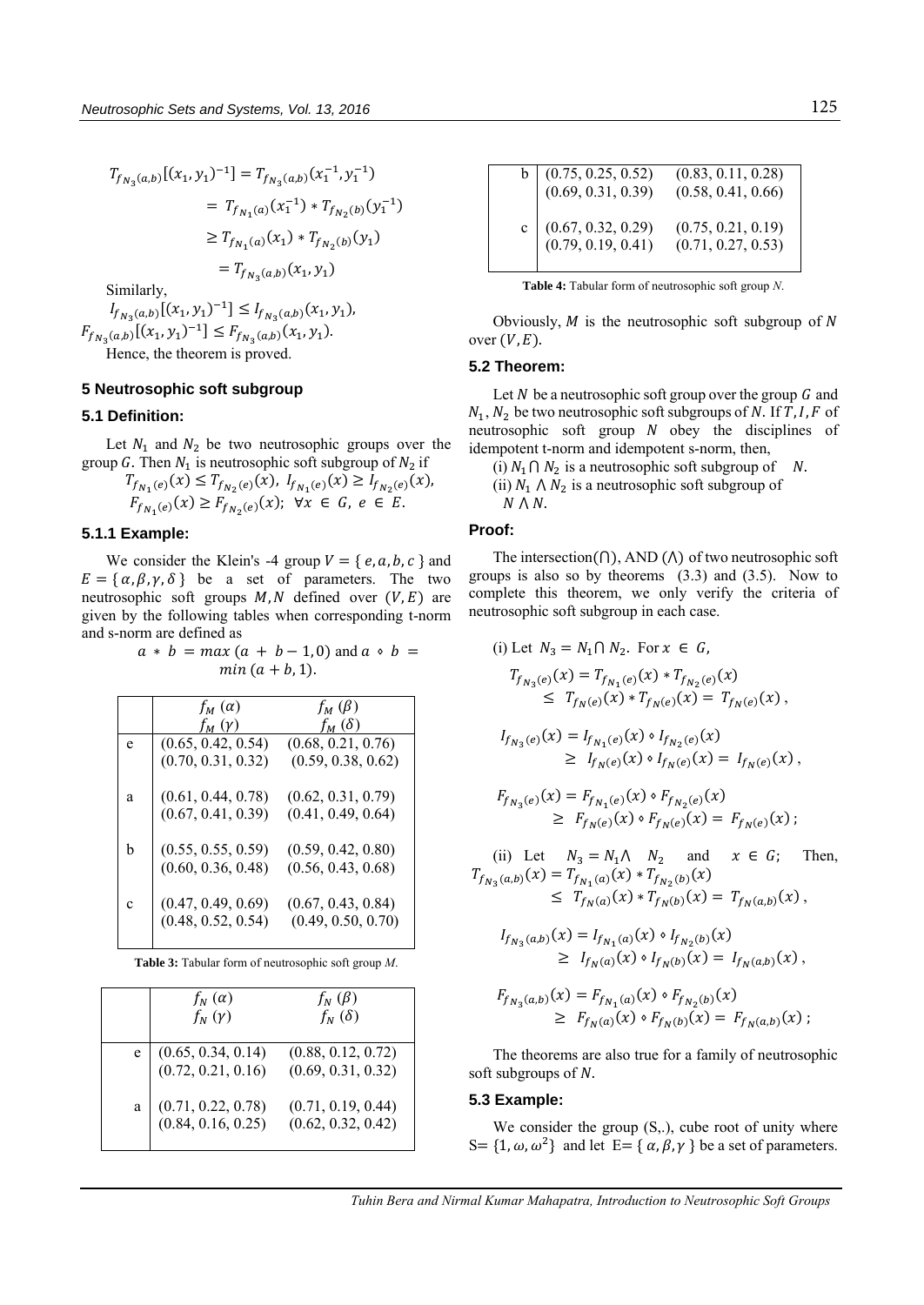The t-norm and s-norm are defined as:  $a * b = ab$  and  $a \circ b = a + b - ab$ . The neutrosophic soft group N and it's two subgroups  $N_1$ ,  $N_2$  defined over  $(S,.)$  are given by the following tables.

|            | $f_N(\alpha)$                          |                 |
|------------|----------------------------------------|-----------------|
|            | (0.7, 0.3, 0.2)                        | (0.6, 0.3, 0.5) |
|            | (0.6, 0.5, 0.6)                        |                 |
| $\omega$   |                                        |                 |
|            | $(0.7, 0.2, 0.4)$<br>$(0.5, 0.5, 0.7)$ | (0.7, 0.3, 0.5) |
| $\omega^2$ |                                        |                 |
|            | (0.6, 0.3, 0.3)                        | (0.5, 0.4, 0.6) |
|            | (0.4, 0.4, 0.6)                        |                 |

**Table 5:** Tabular form of neutrosophic soft group *N*.

|            | $f_{N_1}(\alpha)$                      | $f_{N_1}(\gamma)$ |
|------------|----------------------------------------|-------------------|
|            | (0.4, 0.4, 0.9)                        | (0.6, 0.6, 0.6)   |
|            | (0.5, 0.6, 0.6)                        |                   |
| $\omega$   |                                        | (0.5, 0.8, 0.5)   |
| $\omega^2$ | $(0.6, 0.4, 0.7)$<br>$(0.4, 0.5, 0.7)$ |                   |
|            |                                        |                   |
|            | $(0.3, 0.5, 0.8)$<br>$(0.4, 0.8, 0.7)$ | (0.5, 0.6, 0.7)   |
|            |                                        |                   |

**Table 6:** Tabular form of neutrosophic soft subgroup *N1*.

|            | $f_{N_2}(\alpha)$                         | $f_{N_2}(y)$    |
|------------|-------------------------------------------|-----------------|
|            | $(0.6,\!0.5,\!0.2)\,\, (0.5,\!0.5,\!0.7)$ | (0.6, 0.4, 0.6) |
|            |                                           |                 |
| ω          |                                           |                 |
| $\omega^2$ | $(0.7, 0.3, 0.4)$<br>$(0.4, 0.5, 0.8)$    | (0.6, 0.4, 0.5) |
|            |                                           |                 |
|            | $(0.6, 0.4, 0.3)$<br>$(0.3, 0.6, 0.7)$    | (0.5, 0.5, 0.7) |
|            |                                           |                 |

**Table 7:** Tabular form of neutrosophic soft subgroup *N2*.

|            | $\tau_M(\alpha)$   |                    |
|------------|--------------------|--------------------|
|            | (0.24, 0.70, 0.92) | (0.36, 0.76, 0.84) |
|            | (0.25, 0.80, 0.88) |                    |
| ω          |                    |                    |
|            | (0.42, 0.58, 0.82) | (0.30, 0.88, 0.75) |
| $\omega^2$ | (0.16, 0.75, 0.94) |                    |
|            | (0.18, 0.70, 0.86) | (0.25, 0.80, 0.91) |
|            | (0.12, 0.92, 0.91) |                    |

**Table 8:** Tabular form of neutrosophic soft subgroup  $M = N_1 \cap N_2$ .

|            | $f_P(\alpha,\alpha)$  | $f_P(\beta,\alpha)$  | $f_P(\gamma, \alpha)$ |
|------------|-----------------------|----------------------|-----------------------|
|            | $f_P(\alpha,\beta)$   | $f_P(\beta,\beta)$   | $f_P(\gamma,\beta)$   |
|            | $f_P(\alpha, \gamma)$ | $f_P(\beta, \gamma)$ | $f_P(\gamma,\gamma)$  |
|            | (0.24, 0.70, 0.92)    |                      | (0.36, 0.80, 0.68)    |
| 1          | (0.30, 0.80, 0.68)    |                      |                       |
|            | (0.24, 0.64, 0.96)    |                      | (0.36, 0.76, 0.84)    |
|            | (0.30, 0.76, 0.84)    |                      |                       |
| ω          | (0.20, 0.70, 0.97)    |                      | (0.30, 0.80, 0.88)    |
|            | (0.25, 0.80, 0.88)    |                      |                       |
|            |                       |                      |                       |
|            | (0.42, 0.58, 0.82)    |                      | (0.35, 0.86, 0.70)    |
| $\omega^2$ | (0.28, 0.65, 0.82)    |                      |                       |
|            | (0.36, 0.64, 0.85)    |                      | (0.30, 0.88, 0.75)    |
|            | (0.24, 0.70, 0.85)    |                      |                       |
|            | (0.24, 0.70, 0.94)    |                      | (0.20, 0.90, 0.90)    |
|            | (0.16, 0.75, 0.94)    |                      |                       |
|            |                       |                      |                       |
|            | (0.18, 0.70, 0.86)    |                      | (0.30, 0.76, 0.79)    |
|            | (0.24, 0.88, 0.79)    |                      |                       |
|            | (0.15, 0.75, 0.94)    |                      | (0.25, 0.80, 0.91)    |
|            | (0.20, 0.90, 0.91)    |                      |                       |
|            | (0.09, 0.80, 0.94)    |                      | (0.15, 0.84, 0.91)    |
|            | (0.12, 0.92, 0.91)    |                      |                       |

**Table 9:** Tabular form of neutrosophic soft subgroup  $P = N_1 \Lambda N_2$ .

|            | $f_P(\alpha,\alpha)$ | $f_P(\beta,\alpha)$ | $f_P(\gamma, \alpha)$ |
|------------|----------------------|---------------------|-----------------------|
|            | $f_P(\alpha,\beta)$  | $f_P(\beta,\beta)$  | $f_P(\gamma,\beta)$   |
|            | $f_P(\alpha,\gamma)$ | $f_P(\beta,\gamma)$ | $f_P(\gamma,\gamma)$  |
|            | (0.49, 0.51, 0.36)   |                     | (0.42, 0.51, 0.60)    |
| 1          | (0.42, 0.65, 0.68)   |                     |                       |
|            | (0.42, 0.51, 0.60)   |                     | (0.36, 0.51, 0.75)    |
|            | (0.36, 0.65, 0.80)   |                     |                       |
| ω          | (0.42, 0.65, 0.68)   |                     | (0.36, 0.65, 0.80)    |
|            | (0.36, 0.75, 0.84)   |                     |                       |
|            |                      |                     |                       |
|            | (0.49, 0.36, 0.64)   |                     | (0.49, 0.44, 0.70)    |
| $\omega^2$ | (0.35, 0.60, 0.82)   |                     |                       |
|            | (0.49, 0.44, 0.70)   |                     | (0.49, 0.51, 0.75)    |
|            | (0.35, 0.65, 0.85)   |                     |                       |
|            | (0.35, 0.60, 0.82)   |                     | (0.35, 0.65, 0.85)    |
|            | (0.25, 0.75, 0.91)   |                     |                       |
|            |                      |                     |                       |
|            | (0.36, 0.51, 0.51)   |                     | (0.30, 0.58, 0.72)    |
|            | (0.24, 0.58, 0.72)   |                     |                       |
|            | (0.30, 0.58, 0.72)   |                     | (0.25, 0.64, 0.84)    |
|            | (0.20, 0.64, 0.84)   |                     |                       |
|            | (0.24, 0.58, 0.72)   |                     | (0.20, 0.64, 0.84)    |
|            | (0.16, 0.64, 0.84)   |                     |                       |
|            |                      |                     |                       |

**Table 10:** Tabular form of neutrosophic soft subgroup  $P = N \Lambda N$ .